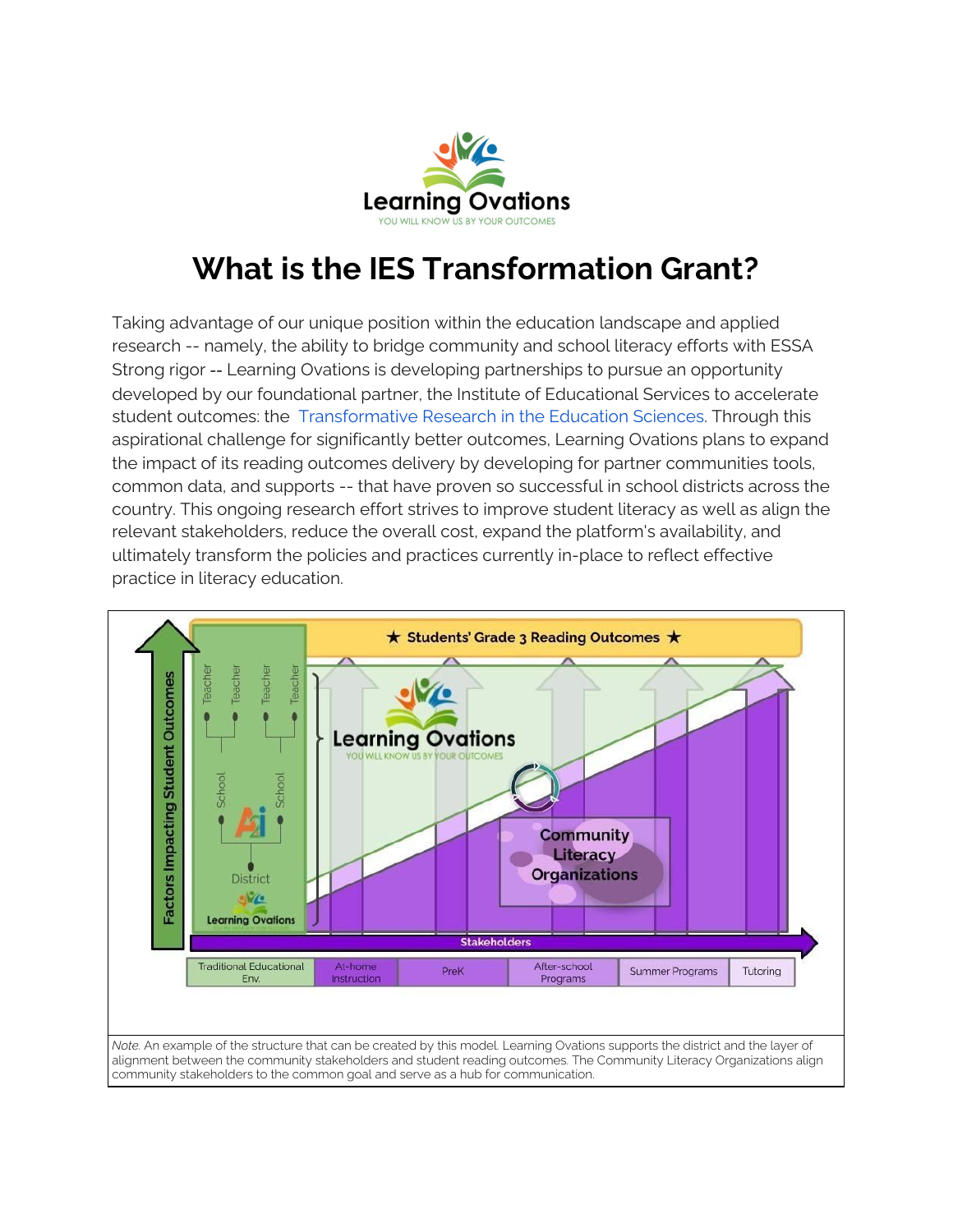We are not inventing a new research proof point of the A2i Professional Support System (Effect size = .76 with over 90% of children reading at grade level). The innovation is in how we get the outcome delivery system in practice and in use to help more kids across communities through raising up and supporting the cross-relationships between community and school.

The Transformation Grant offers a three-year cohesive framework of common language and approach, supported by a common set of measures that can be utilized with relative ease across instructional context that include the classroom, after-school, summer school, Pre-K, and at-home environments using a proven outcomes delivery system of over 90% of students reading at or above grade level by the end of third grade.

This grant would ensure that the full range of community-based supports, like after-school programs, for example, are aligned with what children are learning and doing in school thus assisting in a smooth and successful progression. The funding for the grant covers the cost of the infrastructure for grant delivery over the course of three years to deploy, develop, and/or refine the user-experience of the community they support.

## **Why is the Transformation Grant a benefit to our community?**

Communities will have the ability to bring over 90% of 3rd-grade students to reading at or above grade level following the three-year implementation model. Throughout the grant, the community will be leading contributors and co-designers in building the systemic technology alignment that seamlessly gives information to families, tutors, after-school, Pre-K that amplifies the work of school districts so all kids are reading in their community.

Communities will receive early access to any newly developed tools at no cost if they are selected as pilot locations, securing an advantage throughout the partnership to make, shape, and have an aligned delivery system that gets kids reading at grade level across the community.

| <b>Name</b>                                     | User / Audience     | <b>Tech Status</b>          | Impact                                                                                       |
|-------------------------------------------------|---------------------|-----------------------------|----------------------------------------------------------------------------------------------|
| Azi Professional<br>Support System (A2i<br>PSS) | Districts & Schools | Active - Fully<br>Scaled-up | +90% reading at/above<br>by 3rd grade                                                        |
| Distance Learning                               | Districts & Schools | Active - Fully<br>Scaled-up | Accessibility to A2i<br>assessments and<br>asynchronous learning<br>currently in Bristol, PA |